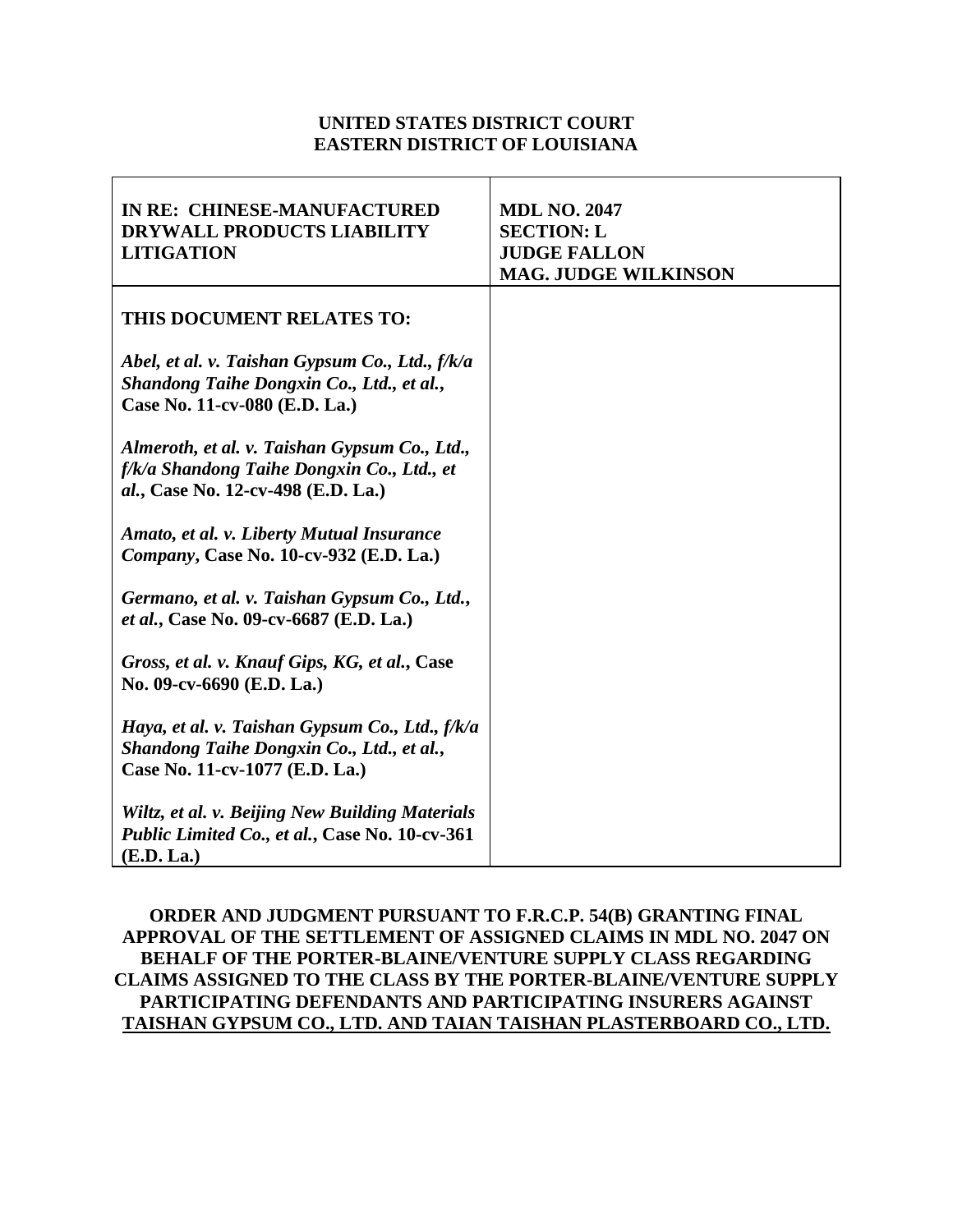Upon consideration of Class Counsel's Motion for an Order Granting Final Approval of the Settlement of Assigned Claims in MDL No. 2047 on Behalf of the Porter-Blaine/Venture Supply Class Regarding Claims Assigned to the Class by the Porter-Blaine/Venture Supply Participating Defendants and Participating Insurers Against Taishan Gypsum Co., Ltd. and Taian Taishan Plasterboard Co., Ltd. (the "Assigned Claims Settlement" or "Assigned Claims Settlement Agreement"), **IT IS ORDERED** that the Motion is **GRANTED**.

## **IT IS FURTHER ORDERED** that:

1. Capitalized terms used in this Order and Judgment shall have the same meaning as those defined in the Assigned Claims Settlement Agreement [Rec. Doc. 21244-2].

2. The Court finds that the Assigned Claims Settlement is fair, reasonable and adequate, that the Assigned Claims Settlement was entered into in good faith and without collusion, that the Assigned Claims Settlement represents a negotiated agreement, and that the Assigned Claims Settlement should be approved pursuant to Fed. R. Civ. P. 23(e).

3. The Court finds that the indemnity and judgment reduction provisions in Section 5.2.2 of the Assigned Claims Settlement Agreement are valid, binding, and enforceable; and therefore, bars the assertion by any Class Member of any contribution, indemnification, subrogation, or other claims related to or arising out of any and all Released Claims (but excluding any of the Reserved Claims) against Taishan.

4. Any and all Class Members are enjoined and forever barred from maintaining, continuing, prosecuting, and/or commencing the Litigation, CDW-Related Actions, Related Claims, or any action, pending or future, against Taishan with respect to any and all Released Claims (but excluding any of the Reserved Claims) that arise from, concern, or otherwise relate, directly or indirectly, to Chinese Drywall.

2